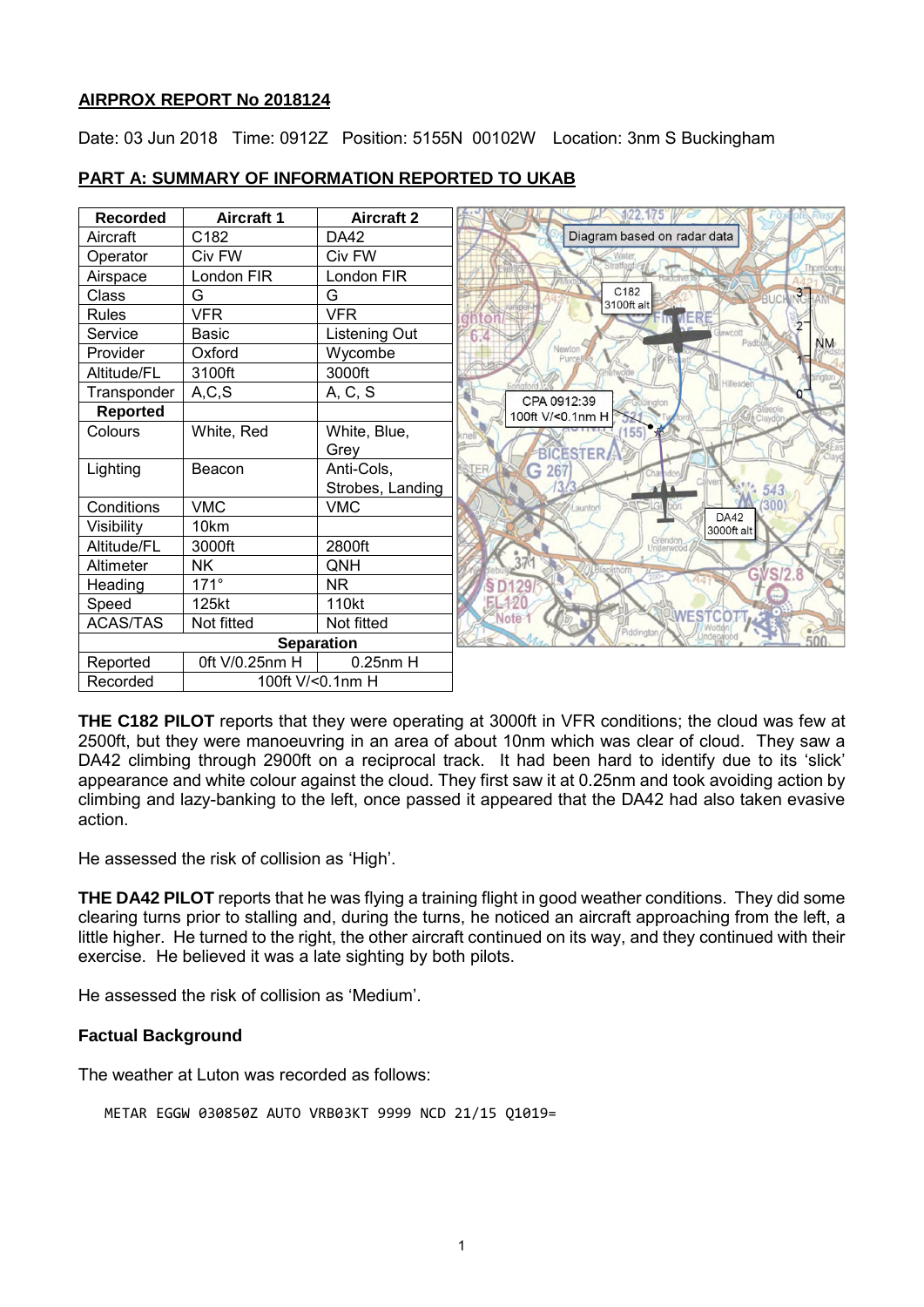# **Analysis and Investigation**

# **CAA ATSI**

The C182 pilot reported flying 3nm south of Buckingham at 3000ft, and was displaying a 4520 SSR code. This code is assigned to aircraft in receipt of a Basic Service from Oxford Approach and is only to be selected with ATC direction, therefore it is likely that he was receiving a service from Oxford.

At 0909:50 (Figure 1) the C182 was tracking south at 3000ft and the DA42 was manoeuvring at 3000ft. CPA occurred at 0912:38 (Figure 2) when the aircraft were separated by less than 0.1nm and 100ft vertically.





ATSI were unable to review Oxford R/T following a failure with the impound request process, and so could not verify the type of service or whether Traffic Information had been passed or not.

# **UKAB Secretariat**

The C182 and DA42 pilots shared an equal responsibility for collision avoidance and not to operate in such proximity to other aircraft as to create a collision hazard<sup>[1](#page-1-0)</sup>. If the incident geometry is considered as head-on or nearly so, then both pilots were required to turn to the right<sup>[2](#page-1-1)</sup>. If the incident geometry is considered as converging, then the DA42 pilot was required to give way to the C182.

<span id="page-1-0"></span><sup>1</sup> SERA.3205 Proximity.

l

<span id="page-1-1"></span><sup>2</sup> SERA.3210 Right-of-way (c)(1) Approaching head-on.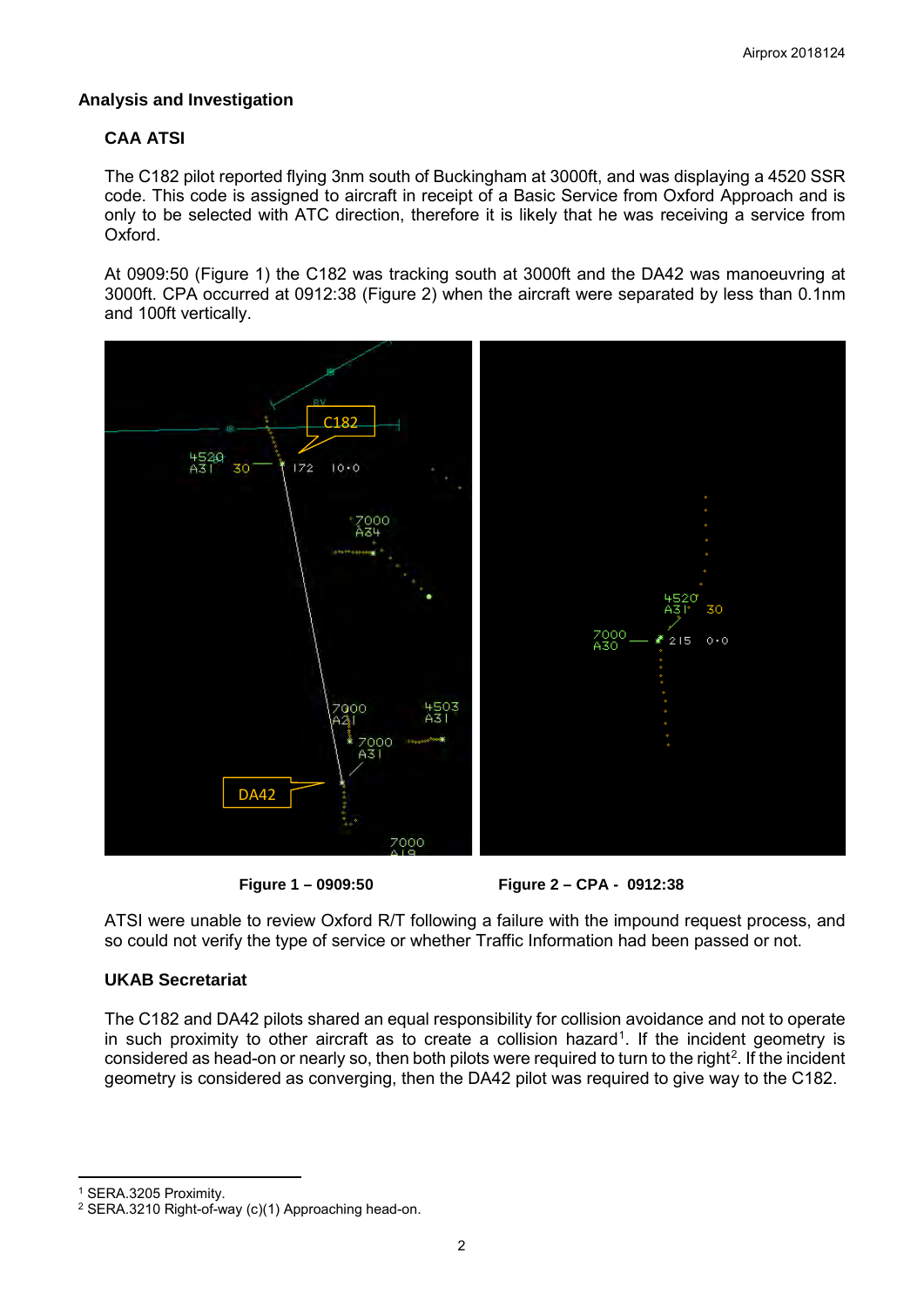# **Comments**

# **The C182's Operating Authority**

This was a conflict in Class G airspace where it appears that at least one crew (and probably both) spotted the other aircraft. The manoeuvring that followed reduced the risk of collision and the resulting separation was assessed as 0.25nm. The Instructor who filed the Airprox lacked familiarity with UK Airprox procedures, therefore it is intended that this incident is publicised internally to draw attention to UK AIP ENR 1.14 requirements to report such occurrences immediately on the RT.

### **The DA42's Operating Authority**

Following an investigation, we will be requesting all instructors on general handling exercises to obtain at least a Basic Service from a radar unit, or monitor the frequency of a radar station with a listening squawk. As an organisation we are already looking at the various electronic conspicuity devices available and trying to ascertain which will be best for the fleet.

#### **Summary**

An Airprox was reported when a C182 and a DA42 flew into proximity at 0912hrs on Sunday  $3<sup>rd</sup>$  June 2018 in the vicinity of Buckingham. Both pilots were operating under VFR in VMC, the C182 pilot in receipt of a Basic Service from Oxford and the DA42 pilot in was not receipt of a ATS.

# **PART B: SUMMARY OF THE BOARD'S DISCUSSIONS**

Information available consisted of reports from the pilots of both aircraft, radar photographs/video recordings and reports from the appropriate ATC and operating authorities.

The Board first looked at the actions of the C182 pilot. He was operating in Class G airspace and receiving a Basic Service from Oxford, which does not require the controller to provide Traffic Information unless they notice and consider there to be a risk of collision. The Board were frustrated that there was no controller's report from Oxford due to a failure in the RTF recording impounding process because, without it, it was not possible to know whether the controller had seen the incident or not. However, given that the pilot didn't recall receiving any Traffic Information, it was likely that the controller hadn't seen the event. Without such information and with no CWS, see-and-avoid was the only mitigation against mid-air collision, and this had only worked to a limited extent. In that respect, and noting that controllers are not required to monitor traffic under a Basic Service, members opined that the C182 pilot may have been better served by requesting a Traffic Service from Oxford which, if Oxford had had the capacity to provide, would have meant he should have received Traffic Information on the DA42. Members noted that the C182 pilot reported first seeing the DA42 at 0.25nm away and then taking avoiding action by climbing and lazy-banking to the left which, although later than desirable, had probably materially increased the separation.

For his part, the DA42 pilot was also operating without an CWS and was receiving a Basic Service from Wycombe, who do not have a radar. Some members commented that in that location he would have been far better served in calling Oxford for a service, in which case he may have heard the C182 pilot on frequency. Similar to the advice for the C182 pilot, they thought that a Traffic Service would have been a better option, especially given that he was conducting low-speed stalling manoeuvres with associated reduced manoeuvrability. The DA42 pilot also reported seeing the C182 late, and took action by turning right. The Board were heartened to hear that the DA42's operating authority was investigating the options for fitting a CWS to its aircraft; given that both aircraft were squawking in this case, if either had been fitted with a CWS it is likely that it would have provided a timely warning.

The Board quickly agreed that the cause of the Airprox was a late sighting by both pilots. In assessing the risk, the Board thought that the late sightings by both pilots and the associated lack of time available for them to take avoiding action (3-4 secs at their closing speed of 235kts at 0.25nm) made this a Category B incident where safety had been much reduced below the norm.